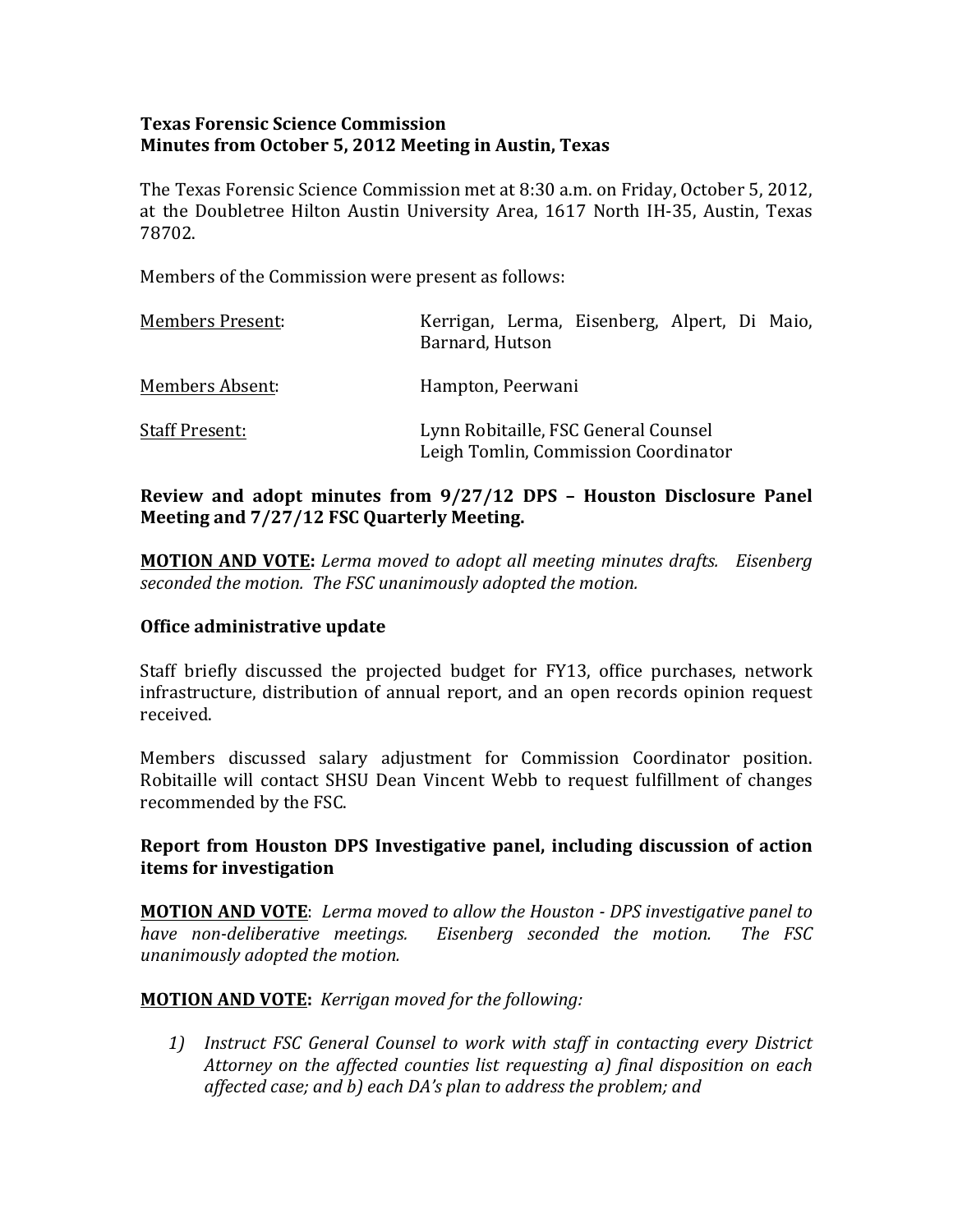*2) Contact the Innocence Project of Texas, Texas Criminal Defense Lawyers*  Association, Texas Indigent Defense Commission, and Texas District and *County Attorneys Association to solicit recommendations to the panel on how* each potentially affected defendant and/or defense attorney might be notified of the discrepant work found at Houston DPS.

Lerma seconded the motion. The FSC unanimously adopted the motion.

# **Review and adopt Tarrant County laboratory disclosure investigation final** report.

**MOTION AND VOTE:** Eisenberg moved to adopt the Tarrant County Medical Examiner's Office Crime Laboratory Report with minor amendments as discussed. *Barnard seconded the motion. The FSC unanimously adopted the report.* 

Staff will amend and edit the report as necessary, distribute to parties named in the FSC statute (TEX. CODE CRIM. PROC. art. 38.01 §7) and FSC policies and procedures and post on the FSC's website.

**Review** and adopt Austin Police Department controlled substance **investigation final report.** 

**MOTION AND VOTE:** Barnard moved to adopt the Austin Police Department Crime Laboratory Report with amendments as discussed. Kerrigan seconded the motion. The FSC unanimously adopted the report.

Staff will amend and edit the report as necessary, distribute to parties named in the FSC statute (TEX. CODE CRIM. PROC. art. 38.01 §7) and FSC policies and procedures and post on the FSC's website.

# **Update on status of outsourcing to IFL and feedback on distribution of El Paso Police Department final investigation report.**

Members discussed El Paso Police Department Crime Laboratory outsourcing its operation completely to Integrated Forensic Laboratories, Inc., and discussed recommendations from ASCLD-LAB regarding the laboratory's transition.

### **Discuss and consider recommendations from Complaint Screening Committee concerning complaints and self-disclosures received since last FSC meeting.**

1. Nueces County District Attorney's Office - #12-07

**MOTION AND VOTE:** Lerma moved to dismiss the complaint on jurisdictional *grounds, because it does not contain any allegation against a DPS-accredited crime laboratory* that would fall within the jurisdiction of the FSC. Kerrigan seconded the motion. The FSC unanimously adopted the motion.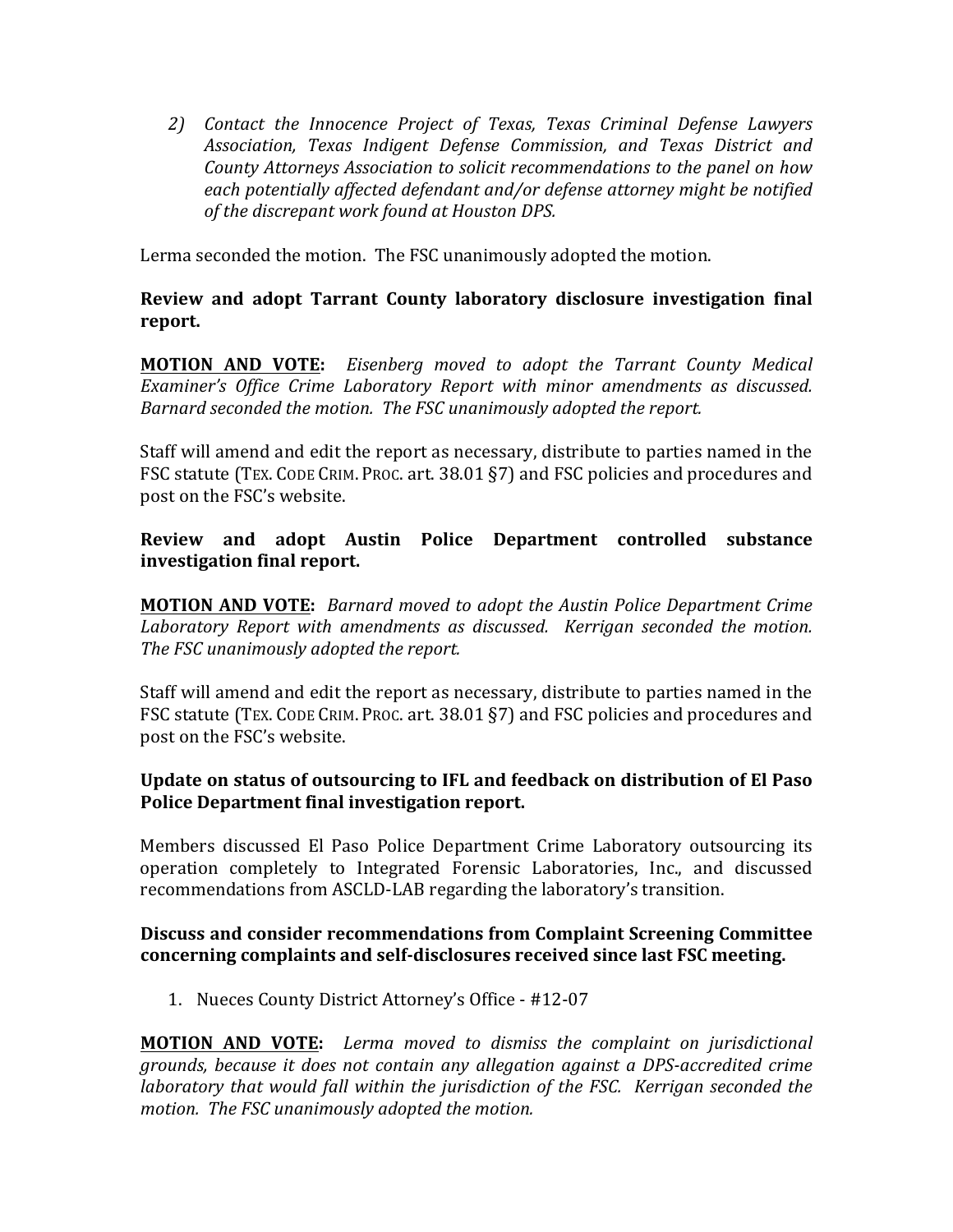2. Texoma Medical Center – (Sexual Assault Nurse Examiner kit) - #12-08

**MOTION** AND VOTE: Lerma moved to dismiss the complaint on jurisdictional grounds, because it does not contain an allegation against a DPS-accredited crime *laboratory* that would fall within the jurisdiction of the FSC. Barnard seconded the *motion.* The FSC unanimously adopted the motion.

\*FSC staff forwarded the complaint to the Innocence Project of Texas prior to today's meeting. Members also discussed staff should forward the complaint to the nursing board that oversees sexual assault nurse examiners.

3. DPS – Houston (DNA) - #12-09

**MOTION AND VOTE:** *Kerrigan moved to instruct staff to gather more information for the FSC's Complaint Screening Committee, including the following:* 

- 1) Contact Sorenson and DPS to ask for specific pieces of documentation (to be *described by Eisenberg); and*
- 2) Obtain the interpretation and validation guidelines to determine whether there *was any impropriety or bias involved in the interpretation.*

*Hutson seconded the motion. The FSC unanimously adopted the motion.* 

The Complaint Screening Committee panel plans to meet again before the next quarterly meeting in January to discuss information gathered for the complaint.

4. Ector County (DNA) - #12-10

**MOTION AND VOTE:** Lerma moved to dismiss the complaint because it falls outside *the FSC's jurisdiction, because the DNA analysis in question occurred in 1989, prior to the FSC statute's effective date. Hutson seconded the motion. The FSC unanimously adopted the motion.* 

### **Update on arson case review**

Nick Vilbas presented an update on the arson case review being conducted by the Innocence Project of Texas. Vilbas explained there are 2 cases of 26 found that they are further evaluating, but that will unlikely go anywhere. There is 1 case where law students found outdated, old investigative techniques. In that case, the investigator determined it was arson before arriving to the scene of the crime. IPOT expects to have further update for the FSC at the FSC's quarterly meeting in January.

Chris Connealy, Texas State Fire Marshal, also provided comments related to the arson case discussion, updating members on activities organized by the Texas State Fire Marshal's office to develop the education of fire investigators throughout the state and conduct retroactive reviews of casework.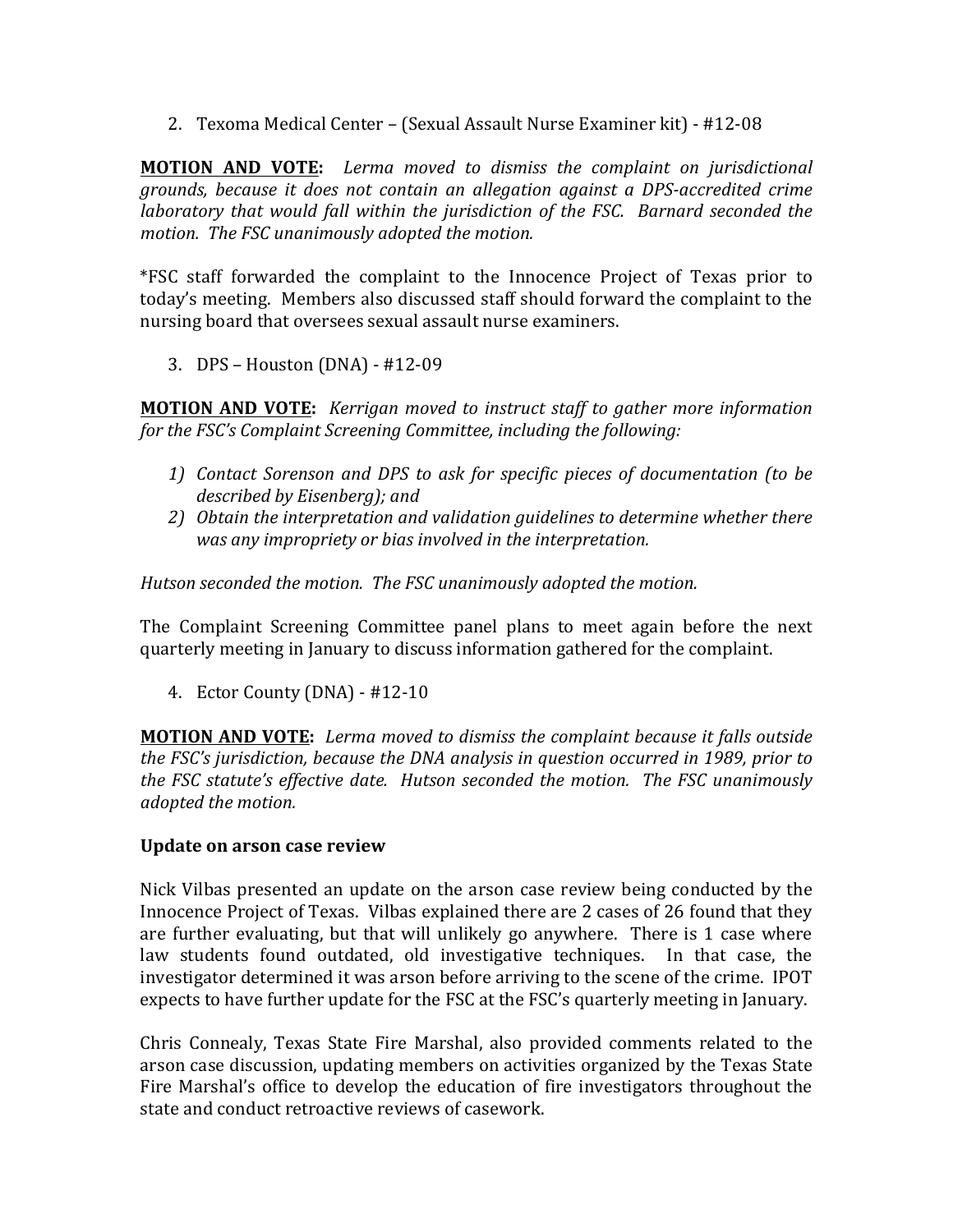# **Forensic** Development Committee update (including update on initiatives/action items from FSC/TCJIU June conference and roundtable **session.**

Kerrigan discussed action items and assignments formulated by Forensic Development Committee and staff via teleconference since the FSC's last quarterly meeting. Action items include a first step of developing a survey for responses to certification issues and identification of any laboratory partnerships with academic institutions.

The Forensic Development Committee will meet again and follow up on these items prior to the FSC's next quarterly meeting.

## Legislative discussion, including budget, legislative appropriations request and upcoming legislative session.

Members discussed budget recommendations for upcoming session.

### Whitehouse Subcommittee on Forensic Science meeting report.

Di Maio and Robitaille discussed their presentation given at the White House Subcommittee on Forensic Science and Texas' leadership in forensic science oversight. 

### Crown Defence Conference in Winnipeg, Manitoba report.

Di Maio discussed his presentation at the Crown Defence Conference.

### **Texas Tribune Festival forensic science panel discussion report.**

Robitaille discussed staff attendance at the Texas Tribune festival and Peerwani's presentation and panel discussion on the development of forensic science.

### **Review** of recently released 2009 Census of Publicly Funded Crime **Laboratories.**

Kerrigan discussed the recent census of publicly funded crime laboratories.

### Discuss and consider any amendments to policies and procedures.

Consider proposed agenda items for next quarterly meeting.

**Schedule and location of future meetings.**